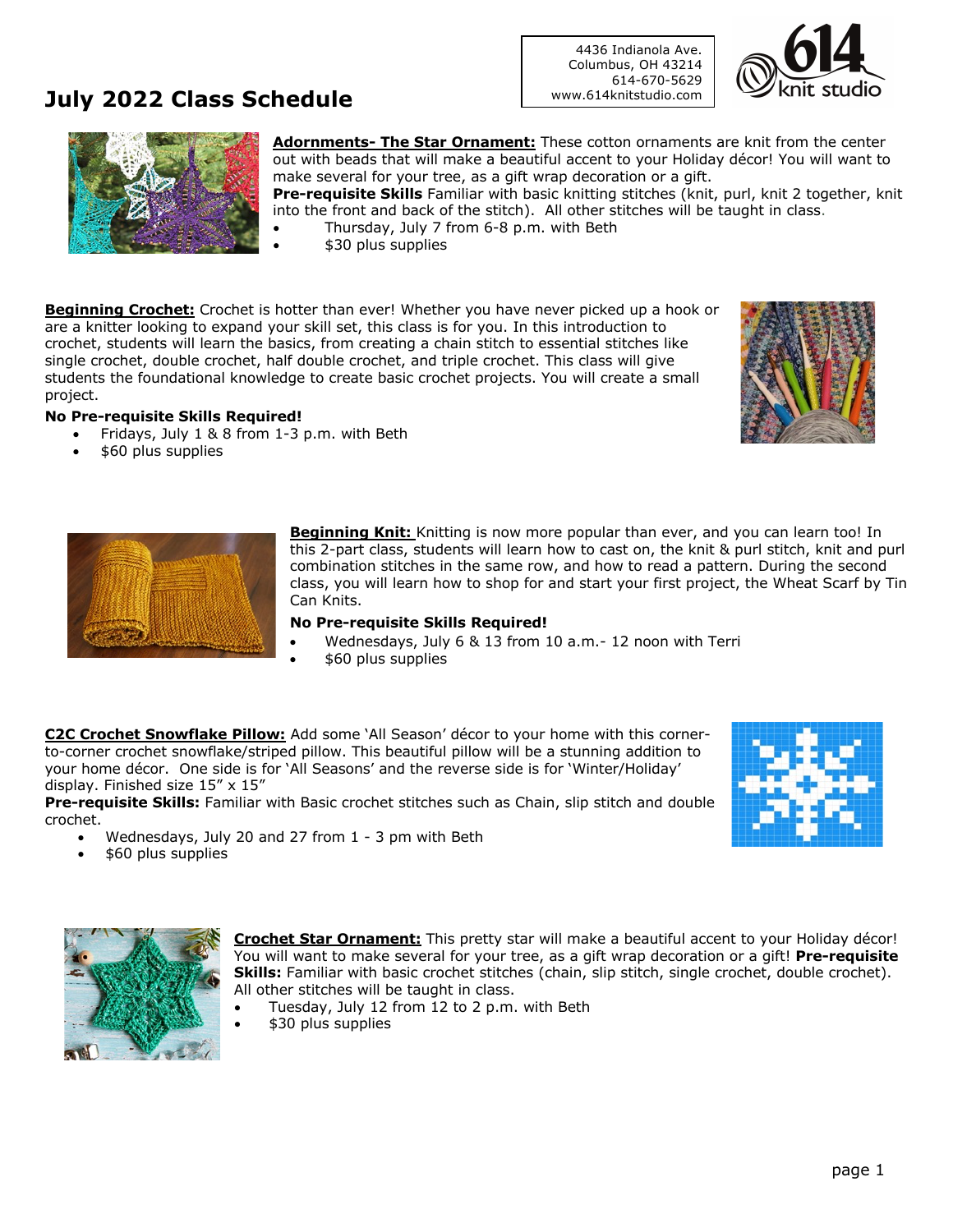## **July 2022 Class Schedule**

**Easier Socks from a Tube:** Winter is coming… and we all know that there's nothing cozier than a hand-knit pair of socks. But could you even imagine knitting a pair of socks in a day or two? It can be done when you start with a sock tube! In this mind-blowing virtual class, you'll learn how to do afterthought everything, heels, toes, and cuffs. The rest will already be knit! This is a fabulous way to dive into your deep stash and knit all those socks you've been dreaming of! **Prerequisite Skills:** You should be familiar with basic sock construction, picking up stitches, reading your knitting, counting rows, and knitting in the round.

- Thursday, July 21 from 10 a.m.- 1 p.m. with Terri
- \$55.00, includes discounted fee for cranking the sock tube. Additional sock tubes may be requested for just \$15 each.

**Elf Hat:** Have you a favorite Elf in your house? Make them this cute hat to help share their holiday spirit!

Learn helical stripes, decreases, picking up stitches and how to make a pompom! **Pre-requisite Skills:** Basic knitting skills including long tail cast on, knit and purl combinations with experience in knitting in the round.

- Mondays, July 18 & 25 from 6-8pm with Susan
- \$60 plus supplies

**Gnome Ornament:** Jump right in on the Gnome craze and make this adorable gnome ornament. Learn to pick up stitches, knit an I-cord, make a bauble and work with the little needles!! So many skills in a little project! **Pre-requisite Skills:** Basic knitting skills including increasing, decreasing and knitting in the round with DPNs.

- Monday, July 11 from 6-8 pm with Susan
- \$30 plus supplies



• Saturdays, July 16 from 9-11am, July 23 from 9-11am and July 30 from 9-11am with Susan • \$75 plus supplies

**House Elf Socks:** If you love Christmas socks as much as I do, the festive House Elf Socks are the ones for you! They're made using worsted weight yarn, making them perfect for cozying up by the fireside, wearing to lounge about, or for pottering around the house as you're wrapping your Christmas presents. Being knitted in worsted yarn means they also make quick last-minute gifts. **Pre-requisite Skills:** Basic knitting skills including long tail cast on, knit/ purl combinations and working in the round with DPNs or using Magic Loop method.

- Mondays July 18 & 25 from 3-5pm with Susan
- \$60 plus supplies

**Knitted Baubles:** Create a Knitted Christmas Ornaments in time to hang on the tree this year! Knit in the round and shaped over plastic ornaments this quick knit is fun…bet you can't knit just one! **Pre-requisite Skills:** Basic knowledge of knitting in the round. Appropriate for advanced beginner.

- Monday, July 11 3-5 pm with Susan
- \$30 plus supplies







4436 Indianola Ave. Columbus, OH 43214 614-670-5629 www.614knitstudio.com